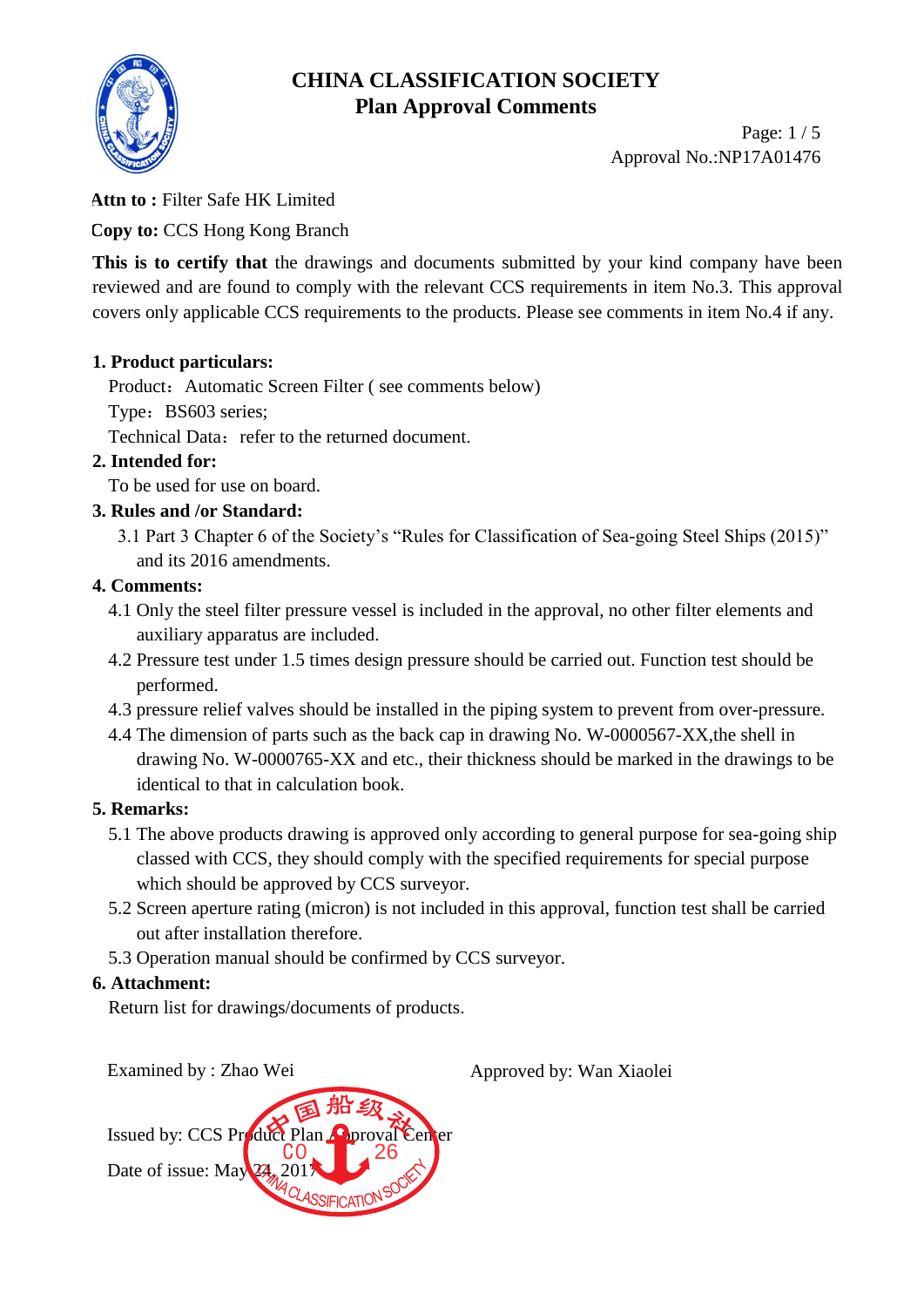Page: 2 / 5 Approval No.:NP17A01476

#### RETURN LIST FOR DRAWINGS/DOCUMENTS OF PRODUCTS

**Product:** Automatic Screen Filter

| No.            | <b>Title</b>                                                | Drawings/<br><b>Documents No.</b>                  | <b>Approved</b> | <b>Noted</b> | <b>Comment</b> |
|----------------|-------------------------------------------------------------|----------------------------------------------------|-----------------|--------------|----------------|
| $\mathbf{1}$   | Cover letter                                                |                                                    |                 | X            |                |
| $\overline{2}$ | List of submitting documents                                |                                                    |                 | $\mathbf X$  |                |
| $\overline{3}$ | Technical Specific for BS603 series                         |                                                    |                 | X            |                |
| $\overline{4}$ | Description chart                                           |                                                    |                 | X            |                |
| 5              | Calculation description BS603                               |                                                    | X               |              |                |
| 6              | <b>General Assembly</b>                                     | BS603HR-18 DIN EX<br>Rev.A                         | X               |              | X              |
| $\overline{7}$ | Filter body BS603-18 DIN(EN)                                | W-0000567-XX(4 pages)                              | X               |              | X              |
| 8              | Flushing neck sleeve                                        | <b>UAW.0N.1090C</b>                                |                 | X            |                |
| 9              | Multi filter inside guide ring                              | W-0000305                                          |                 | X            |                |
| 10             | Outside guide ring                                          | W-0000304                                          |                 | X            |                |
| 11             | Bracket for nameplate                                       | M-0000280                                          |                 | $\mathbf X$  |                |
| 12             | Bracket for conduit                                         | M-0000271                                          |                 | X            |                |
| 13             | Control panel bracket                                       | M-0000447                                          |                 | X            |                |
| 14             | Saddle bracket                                              | W-0000446                                          |                 | X            |                |
| 15             | <b>General Assembly</b>                                     | 603V<br>$16$ "<br><b>BS</b><br><b>DIN</b><br>Rev.D | X               |              | X              |
| 16             | Filter body BS603V-16 (Integral<br>legs)                    | W-0000481-XX(4 pages)                              | X               |              | $\mathbf X$    |
| 17             | Leg unit 1420                                               | W-0000484                                          |                 | X            |                |
| 18             | Flushing neck sleeve                                        | <b>UAW.0N.1090C</b>                                |                 | X            |                |
| 19             | Multi filter inside guide ring                              | W-0000305                                          |                 | X            |                |
| 20             | Outside guide ring<br>船级                                    | W-0000304                                          |                 | X            |                |
| 21             | Bracket for nan eplate                                      | M-0000280                                          |                 | X            |                |
| 22             | Bracket for condu <sup>27</sup> QLASSIFICATION <sup>S</sup> | <b>M</b> 0000271                                   |                 | X            |                |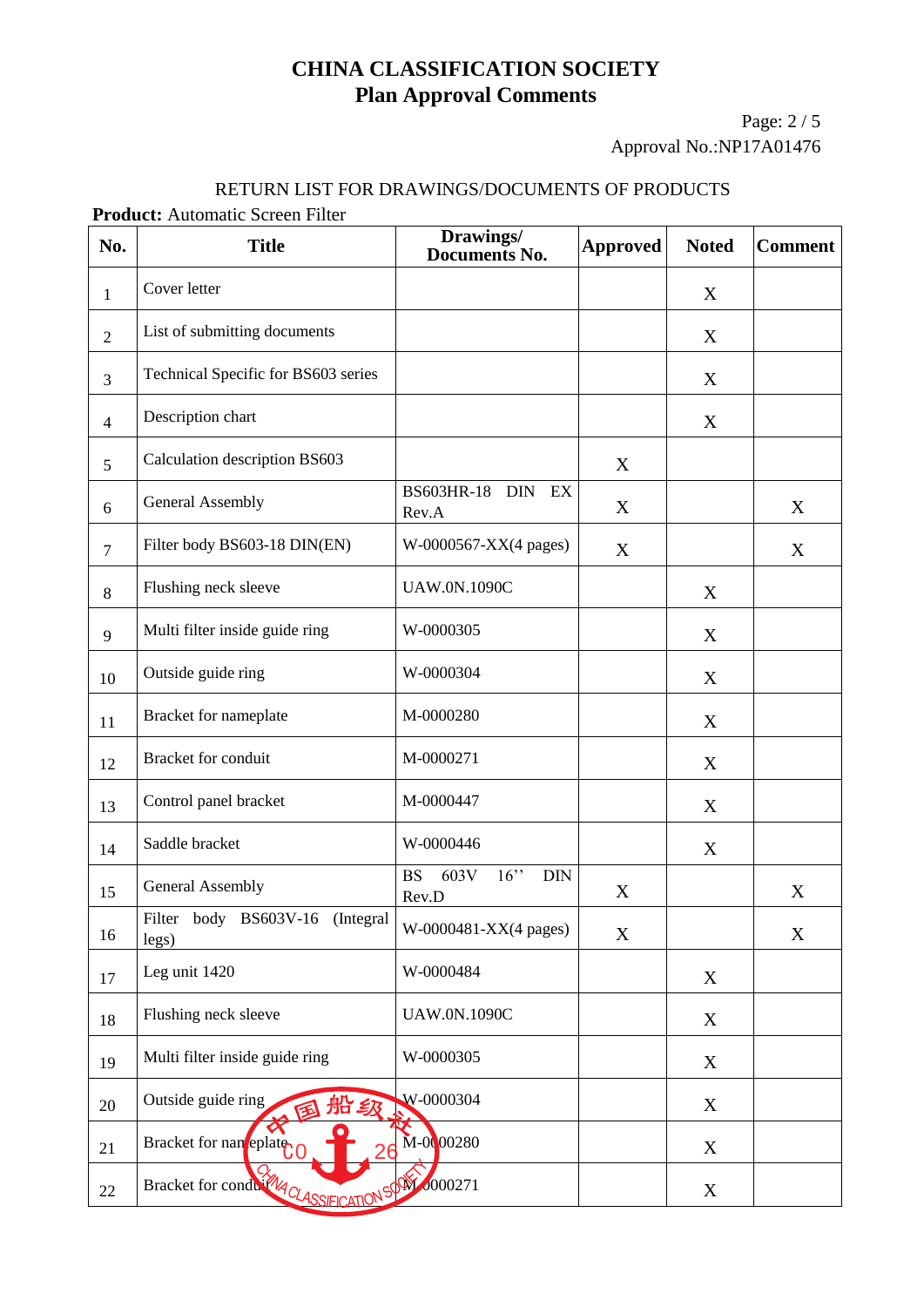Page: 3 / 5 Approval No.:NP17A01476

| No. | <b>Title</b>                                                        | Drawings/<br><b>Documents No.</b>                                             | <b>Approved</b> | <b>Noted</b> | <b>Comment</b> |
|-----|---------------------------------------------------------------------|-------------------------------------------------------------------------------|-----------------|--------------|----------------|
| 23  | Control panel bracket                                               | M-0000447                                                                     |                 | X            |                |
| 24  | <b>General Assembly</b>                                             | BS filter 603HR 16" JIS<br>10K Bottom flushing Rev                            | X               |              | X              |
| 25  | Filter<br>body<br>BS603-16<br><b>JIS</b><br>10K-HR(Bottom flushing) | W-0000648-XX(4 pages)                                                         | X               |              | X              |
| 26  | Flushing neck sleeve                                                | <b>UAW.0N.1090C</b>                                                           |                 | X            |                |
| 27  | Multi filter inside guide ring                                      | W-0000305                                                                     |                 | X            |                |
| 28  | Outside guide ring                                                  | W-0000304                                                                     |                 | X            |                |
| 29  | Bracket for nameplate                                               | M-0000280                                                                     |                 | X            |                |
| 30  | <b>Bracket</b> for conduit                                          | M-0000271                                                                     |                 | X            |                |
| 31  | Control panel bracket                                               | M-0000447                                                                     |                 | X            |                |
| 32  | Saddle bracket                                                      | W-0000446                                                                     |                 | X            |                |
| 33  | <b>General Assembly</b>                                             | BS filter 603HL 16" JIS<br>10K Bottom flushing Rev                            | X               |              | X              |
| 34  | Filter<br>BS603-16<br>body<br><b>JIS</b><br>10K-HL(Bottom flushing) | W-0000649-XX(4 pages)                                                         | X               |              | X              |
| 35  | Flushing neck sleeve                                                | <b>UAW.0N.1090C</b>                                                           |                 | X            |                |
| 36  | Multi filter inside guide ring                                      | W-0000305                                                                     |                 | X            |                |
| 37  | Outside guide ring                                                  | W-0000304                                                                     |                 | X            |                |
| 38  | Bracket for nameplate                                               | M-0000280                                                                     |                 | X            |                |
| 39  | <b>Bracket</b> for conduit                                          | M-0000271                                                                     |                 | X            |                |
| 40  | Control panel bracket                                               | M-0000447                                                                     |                 | X            |                |
| 41  | Saddle bracket                                                      | W-0000446                                                                     |                 | X            |                |
| 42  | <b>General Assembly</b>                                             | filter<br>603HR-14<br><b>BS</b><br>ASA#150<br><b>Bottom</b><br>flushing Rev.B | X               |              | X              |
| 43  | Filter body BS602<br>思 船 绞<br>#150(Bottom fluming)                  | $W(0000662-XX(4 pages))$                                                      | X               |              | X              |
| 44  | Flushing neck sleeve $CO$                                           | <b>UAV.0N.1090C</b>                                                           |                 | X            |                |
| 45  | Multi filter inside guide ASSE CATION SY W-0000305                  |                                                                               |                 | X            |                |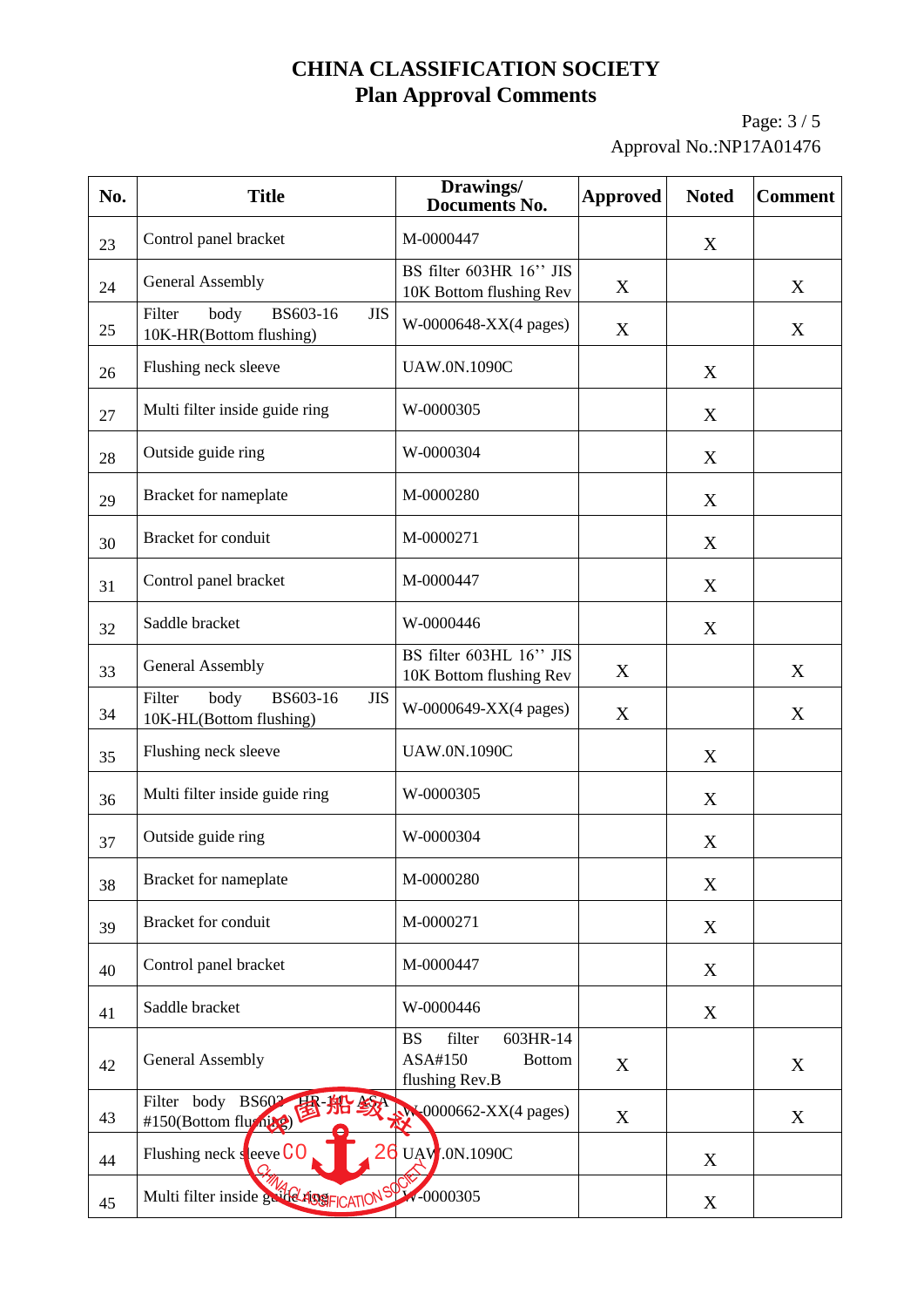Page: 4 / 5 Approval No.:NP17A01476

| No. | <b>Title</b>                                                      | Drawings/<br><b>Documents No.</b>    | <b>Approved</b> | <b>Noted</b> | <b>Comment</b> |
|-----|-------------------------------------------------------------------|--------------------------------------|-----------------|--------------|----------------|
| 46  | Outside guide ring                                                | W-0000304                            |                 | X            |                |
| 47  | Bracket for nameplate                                             | M-0000280                            |                 | X            |                |
| 48  | <b>Bracket</b> for conduit                                        | M-0000271                            |                 | X            |                |
| 49  | Control panel bracket                                             | M-0000447                            |                 | X            |                |
| 50  | Saddle bracket                                                    | W-0000446                            |                 | X            |                |
| 51  | <b>General Assembly</b>                                           | BS filter 603HB-16 DIN<br>EX d Rev.A | X               |              | X              |
| 52  | body<br><b>BS603</b><br>Filter<br>$HB-16$<br>DIN(Bottom flushing) | W-0000765-XX(4 pages)                | X               |              | X              |
| 53  | Flushing neck sleeve                                              | <b>UAW.0N.1090C</b>                  |                 | X            |                |
| 54  | Multi filter inside guide ring                                    | W-0000305                            |                 | X            |                |
| 55  | Outside guide ring                                                | W-0000304                            |                 | X            |                |
| 56  | Bracket for nameplate                                             | M-0000280                            |                 | X            |                |
| 57  | <b>Bracket</b> for conduit                                        | M-0000271                            |                 | X            |                |
| 58  | Control panel bracket                                             | M-0000447                            |                 | X            |                |
| 59  | Saddle bracket                                                    | W-0000446                            |                 | X            |                |
| 60  | <b>General Assembly</b>                                           | BS 603V 16"<br>JIS 5K<br>-Ex d Rev.A | X               |              | X              |
| 61  | Filter BS603V 16" JIS5K                                           | W-0000770-XX(4 pages)                | X               |              | X              |
| 62  | Leg unit 1420                                                     | W-00000482                           |                 | X            |                |
| 63  | Flushing neck sleeve                                              | <b>UAW.0N.1090C</b>                  |                 | X            |                |
| 64  | Multi filter inside guide ring                                    | W-0000305                            |                 | X            |                |
| 65  | Outside guide ring                                                | W-0000304                            |                 | X            |                |
| 66  | Bracket for nameplate<br>□ ≦乃                                     | M-0000280                            |                 | X            |                |
| 67  | Bracket for conduit                                               | $M - 0.000271$                       |                 | X            |                |
| 68  | Control panel bracket<br><u>PODIFICA</u>                          | 4000447                              |                 | X            |                |